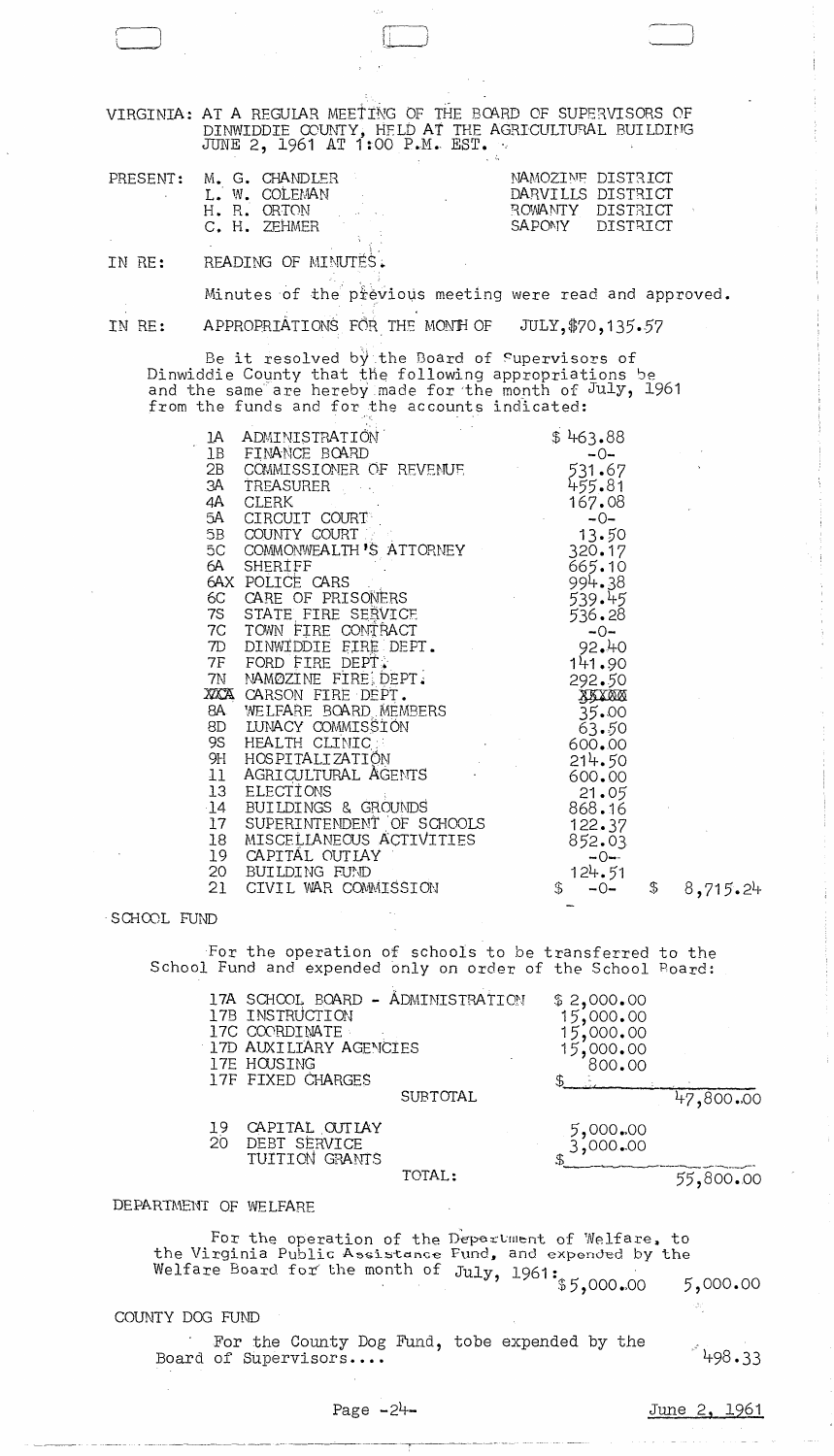#### IN RE: ORDINANCE ESTABLISHING WESTVIEW MEMORIAL PARK CEMETERY.

On motion duly made and carried the Clerk of this Board is hereby directed to have published in the Southside Virginia News for two (2) consecutive weeks the following ordinance on which there will be heard all interested persons on July 17, 1961 at 2:00 P.M. at the Agricultural Building:

"Be it ordained that in accordance with Section 57-26 of the Code of Virginia and by the authority given to the Board of Supervisors that permission is hereby granted for the establishment of a cemetery subject to any zoning ordinance For Plat duly adopted by the Board of Supervisors of Dinwiddie see page 27 County to C. Y. Nobles and Donald Y. Nobles, their heirs and H.B.B. assions and their successors in title, said land for the establishment of said cemetery is located'in Namozine District, Dinwiddie County, Virginia, and is to contain twenty three (23) acres more or less as shown on a "Plat of land belonging to Virginia Stewart surveyed by W. C. Rives, McKenney, Va." in Deed Book 38 on page 230, which plat is to be recorded with the minutes of the Board of 'Supervisors and also in the Clerk's Office of the Circuit Court of Dinwiddie County, Virginia, reference to which plat is made for a more complete description of the property approved by the Board of Supervisors for the establishment of said cemetery."

## IN RE: APPROVAL OF PROPOSED MERGER OF NORFOLK & WESTERN RAILWAY COMPANY.

WHEREAS, a strong and efficient system of railroads: is essential to the industeial and economic progress of this area; and

WHEREAS, it has been proposed that the New York,<br>Chicago and St. Louis Railroad Company be merged into Norfolk and Western Railway Company and that Norfolk and Western Railway Company lease the lines and property of Wabash Railroad Company; and

WHEREAS, applications have been filed with the Interstate Commerce Commission in Finance Docket Nos. 21510 to 21514, both inclusive, for authority to carry out the proposed unification; and

WHEREAS, The Board of Supervisors of Dinwiddie County is of the opinion that the merger of the New York, Chicago and St. Louis Railroad Company into Norfolk and Western Railway Company and the lease of the lines and property of Wabash Railroad Company by Norfolk and Western Railway Company will result in more efficient rail transportation, will stimulate industrial development, and will be in the public interest.

NOW, THEREFORE, BE IT RESOLVED:

That the Board of Supervisors of Dinwiddie County does hereby approve the proposed merger of Norfolk and Western Railway Company and the New York, Chicago and St. Louis Railroad Company and the lease of Wabash Railroad Company by Norfolk and Western Railway Company and requests the Interstate Commerce Commission to act favorably on the applications in Finance Docket Nos. 21510 to 21514, both inclusive; and

That the Clerk of this Board is instructed to send a copy of this resolution to the Secretary of the Interstate Commerce Commission; and

That the Clerk of this Boand is instructed to send copies of this resolution to the Governor, each member of the Virginia State congressional delegation and the State Corporation aommission of Virginia.

-------- --,.~-..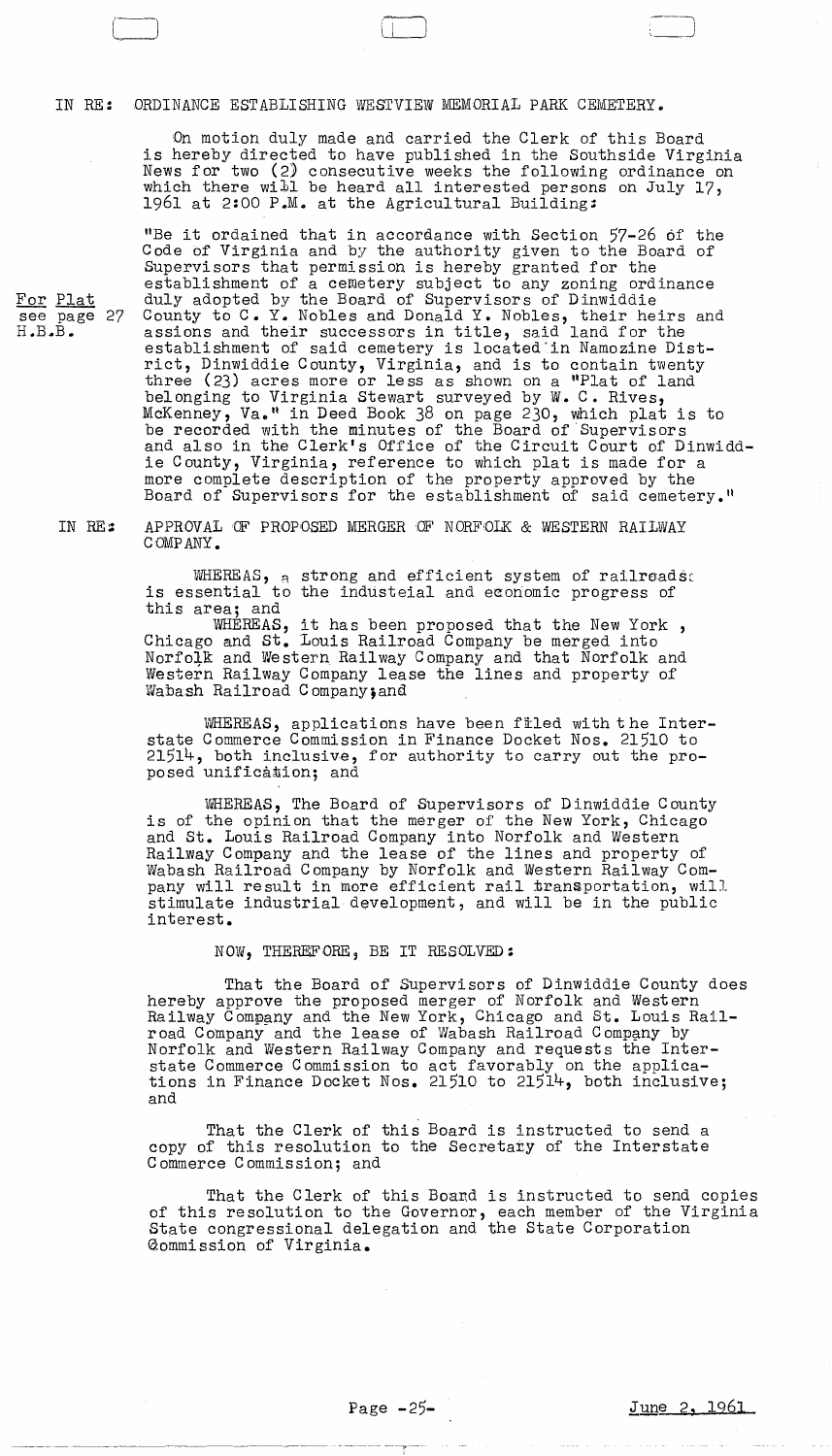# IN RE: ALLOWANCE OF CLAIMS AND SALARIES

On motion duly made and carried, it is ordered by the Board that the salaries and accounts against the General Revenue Fund of the County for the month of May, 1961, amountint to \$9,611.69 be allowed and checks numbering 1599 through 1682, both inclusive, be issued, therefore, payable out the General Revenue Fund of the County, said claims having been approved by the Board.

IN RE: ALLOWANCE AGAINST THE DOG FUND OF THE COUNTY.

On motion duly made and carried, it is ordered that the salary of \$208.33 be paid to the Dog Warden and that the claims amounting to \$284.00 be allOWed, and checks numbering D-I02 through D-IIO, both inclusive, be issued, therefore, payable out of the Dog Fund of said County.

Said claims having been investigated by the Dog Warden and approved for payment by the Board.

IN RE: TREASURER'S REPORT.

F. E. Jones, Treasurer having submitted a written financial report same was ordered filed with the papers of the Board for month of June.

IN RE: AUTO LICENSE FUND TO GENERAL FUND - TRANSFER OF.

Upon the request of F. E. ones, Treasurer, motion was duly made and carried that \$50,000 be transferred from the auto license fund to the general fund.

IN RE: DR. W. R. FERGUSON DEPARTMENT OF HEALTH.

Dr. W. R. Ferguson of the Department of Helath reported that 1200 children has been checked for follow-up polio shots and that the dental clinic would be set up for September.

IN RE: DINWIDDIE - PRINCE GEORGE COUNTY LINE.

A letter dated May 12, 1961 having been received from Mr. Kenneth L. Figg, Jr. Clerk of Prince George County Board of Supervisors stating that the Dinwiddie County  $R_{\text{g}-\text{assessment}}$ Board had met with the Prince George reassessment Board and agreed that all real estate along the county line would be assessed in the county in which the real estate lies in accordance with the statutes in such ceses made and provided and the Board of Supervisors being of the opinion that Dinwiddie County re-assessment Board would not agree to the proposed changes in the assessnent,

Motion was duly made and carried that the Clerk of this Board and the Commonwealth's Attorney prepare an answer to the letter of May 12th stating the facts they appear to this Board and requesting that the members of the Prince George County Board of Supervisors and the Dinwiddie County Board of Supervi sor s meet jointly to come to some agreement.

IN RE: JOSEPH L. KOFRON PLAT.

A plat of property owned by Joseph L. Kofron having been presented this Board for approval,

Motion was duly made and carried that this plat be referred to the Department of Helath and the Department of Highways for their investigation and report.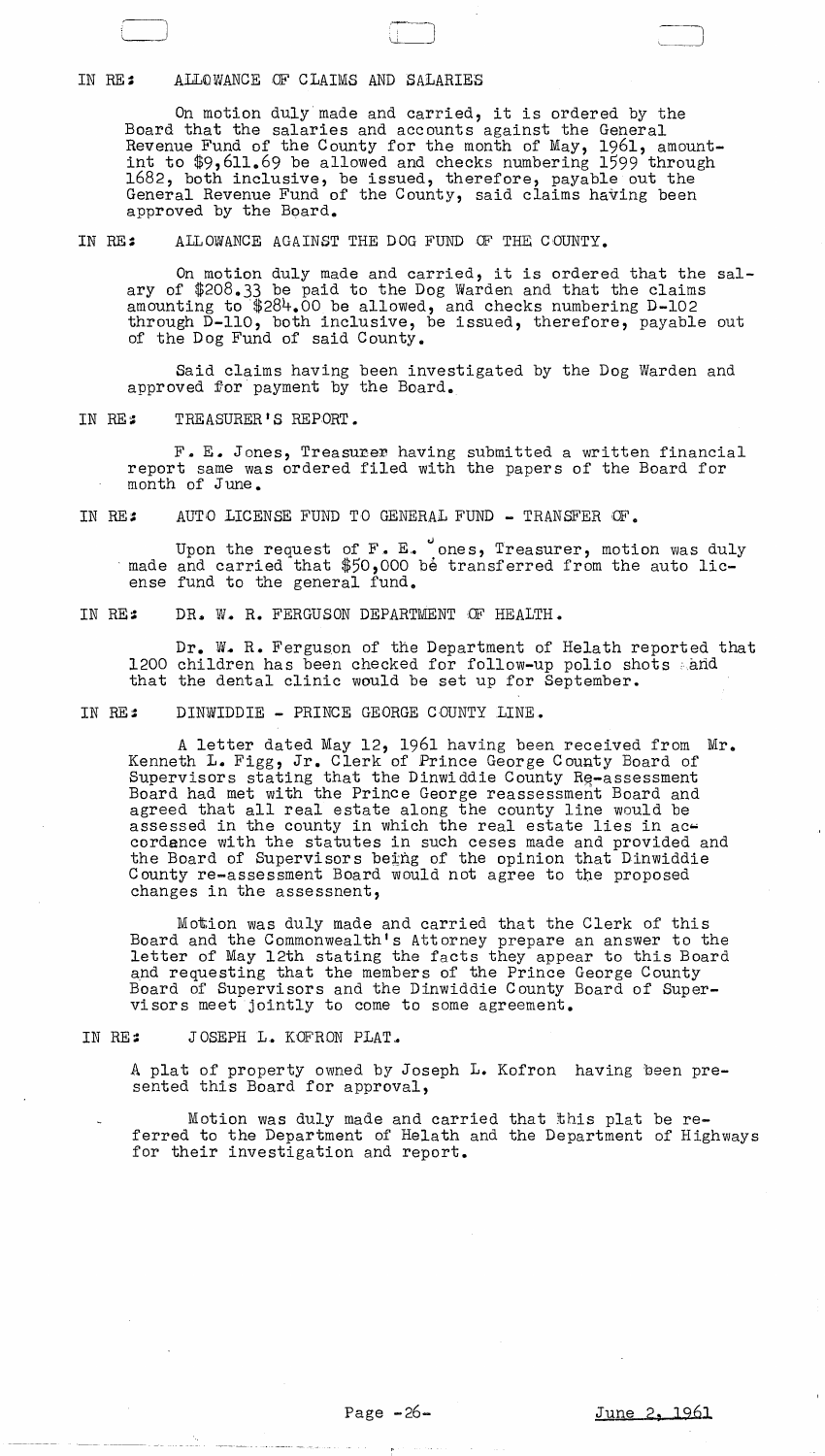IN RE: PLAT OF WESTVIEW MEMORIAL PARK PROPERTY.

Plat of 23 acres of land belonging to Va.<br>Stewart in Namozine Dist. Din. Co., Va. surveyed<br>for E.B. Mov. 5th, 1917 Scale of 20<br>poles of 500 chains to the inch - W.C. Rives,<br>Surv. Mag. variation 4025 West

McKenney, Atty.



Plank Rd.

 $\mathcal{L}(\mathcal{A})$  and  $\mathcal{L}(\mathcal{A})$  $\mathcal{L}^{\text{max}}_{\text{max}}$  ,  $\mathcal{L}^{\text{max}}_{\text{max}}$ 

 $\sim 10^{-11}$ 

 $\mathcal{A}^{\text{max}}$ 

 $\mathcal{L}^{\text{max}}$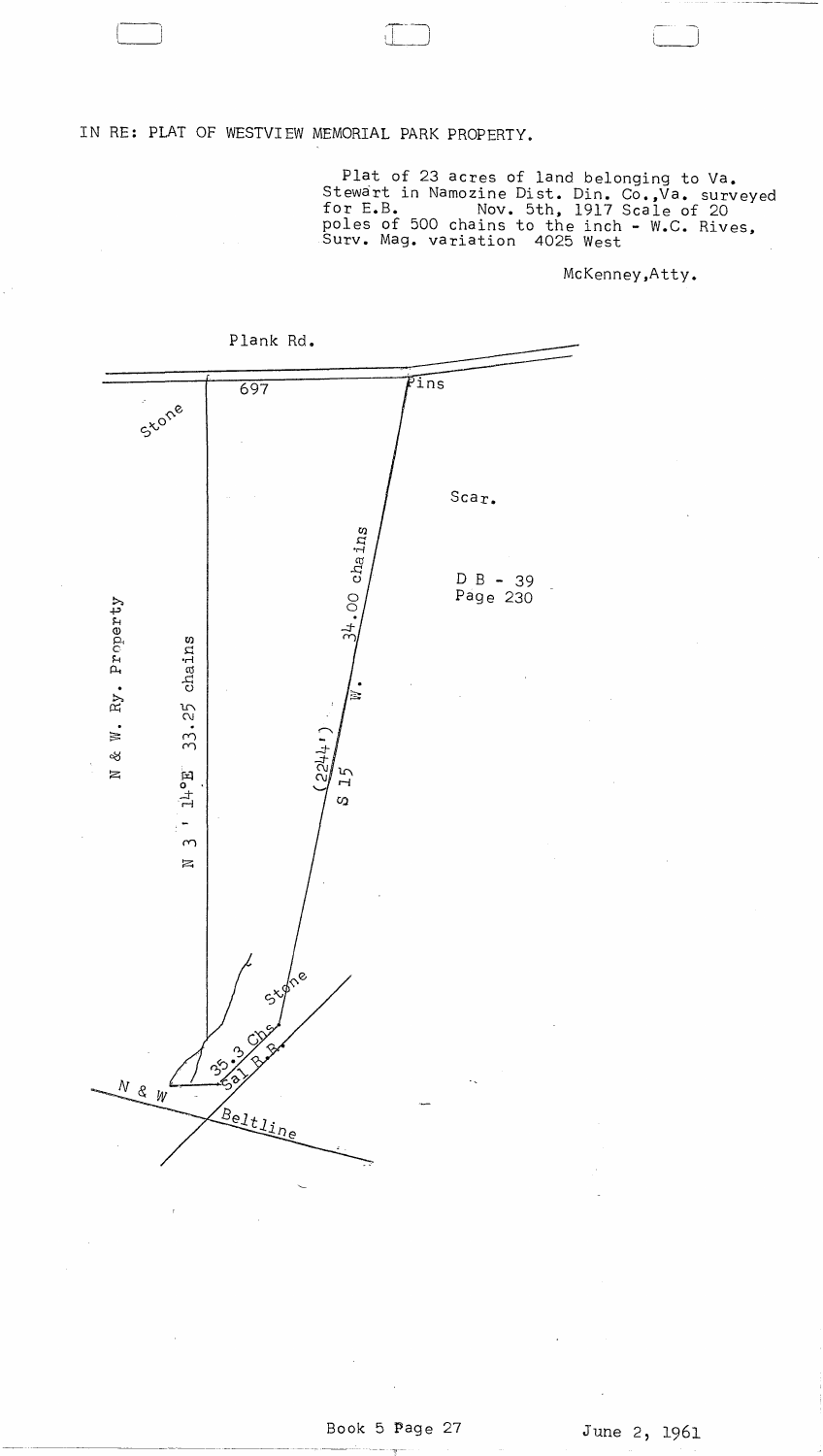# IN RE: SUPPIEMENTAL APPROPRIATION FOR THE MONTH OF JUNE 1961

The clerk having requested a supplemental appropriation for the VirginiaPublic Assistance Fund to be expended by the Welfare Board for the month of June 1961.

Motion was duly made and carried that the requested supplemental appropriation be made to the Virginia Public Assistance Fund and expended by the Board of Welfare in the amount of \$686.89.

 $\Box$ '----.----

IN RE: JAMES R. WILLIAMS ROAD - SECONDARY ROAD SUSTEM

> The Road Viewers of Dinwiddie County having submitted the following report, dated April 20th, 1961, on the above mentioned road::

Beginning at the point on Route 460 approzminately two miles west of Sutherlnad running in a northerly direction a distance of approximately 0.75 miles as follows: That the aligment follow the old road and travelway for a distance of 0.55 miles and then on new location paralleling the property lines of James R. Williams and Sandy Moore and the road shaLl. be built on Sandy Moore's property and extending to the N & W property line on the south.

10: travelway - serves 3 houses - Construction costs,  $$8$ ,  $500$ We, the Board of Viewers recommedathat when the right of way has been widened and the funds available that is be taken into the state Secondary System.

Motion was duly made and carried that the State HighwaY Department is hereby requested to take into their Secondary Road System, the above described road funds to be expended thereon that are available from the New Addition Secondary Road Funds for Dinwiddie County.

Right of way and drainage easements as set forth in Section 33/145 in the 1950 Code of Virginia, having been recorded in Deed Book 111 Instrument No. 1506-D, in the Clerk's Office of the Circuit Court of this County, the County guarantee a 40' right of way.

IN RE::  $\leftharpoonup$ WILLIAM H. PEGRAM ROAD - SECONDARY ROAD SYSTEM

> The Road Viewers of Dinwiddie County haveing submitted the following report, dated April 20th, 1961, on the above mentioned road;

Beginning at a pont on Route 613 approximately 1.50 miles south of SAL Railroad rage crossing and thence running in a westerly direction a distance of  $0.04$  mile, then in a southerly dir- ...  $10'$  travelway- Serves three houses - Construction costs \$2,000. We the Board of Viewers, recommed that it be taken into the state Secondary System when funds become available and drainage easements provided; further, we recommend that the right of way be vertified.

Motion was duly made and carried that the State Highway Department is hereby requested to take into their Secondary Road System, the above described road with funds to be expended thereon that are available from the New Additon Secondary Road Funds, for Dinwiddie County.

Right of way and drainage easements as set forth in Section  $33/145$  in the 1950 Code of Virginia, having been recorded in Deed Book(11) Instrument No. (1506-C) in the Clerk's Office of the Circuit Court of this County, the County guarantees a 40' right of way.

A. J. BEST AND OTHERS - SECONDARY ROAD SYSTEM

The Road Viewers of Dinwiddie County having submitted the following report, dated April 20th, 1961, on the above men-<br>tioned road:

Beginning at a point on Route 1201  $0.15$  mile south of Route 650 (end of State maintenance) running in a straight and southerly direction a distance of 0.10 mile to dead end. 10' Travelway - Serves 2 houses - To clear and grubb and construct within right of way, \$1,000

IN RE::

 $\sim 7$ 

 $-$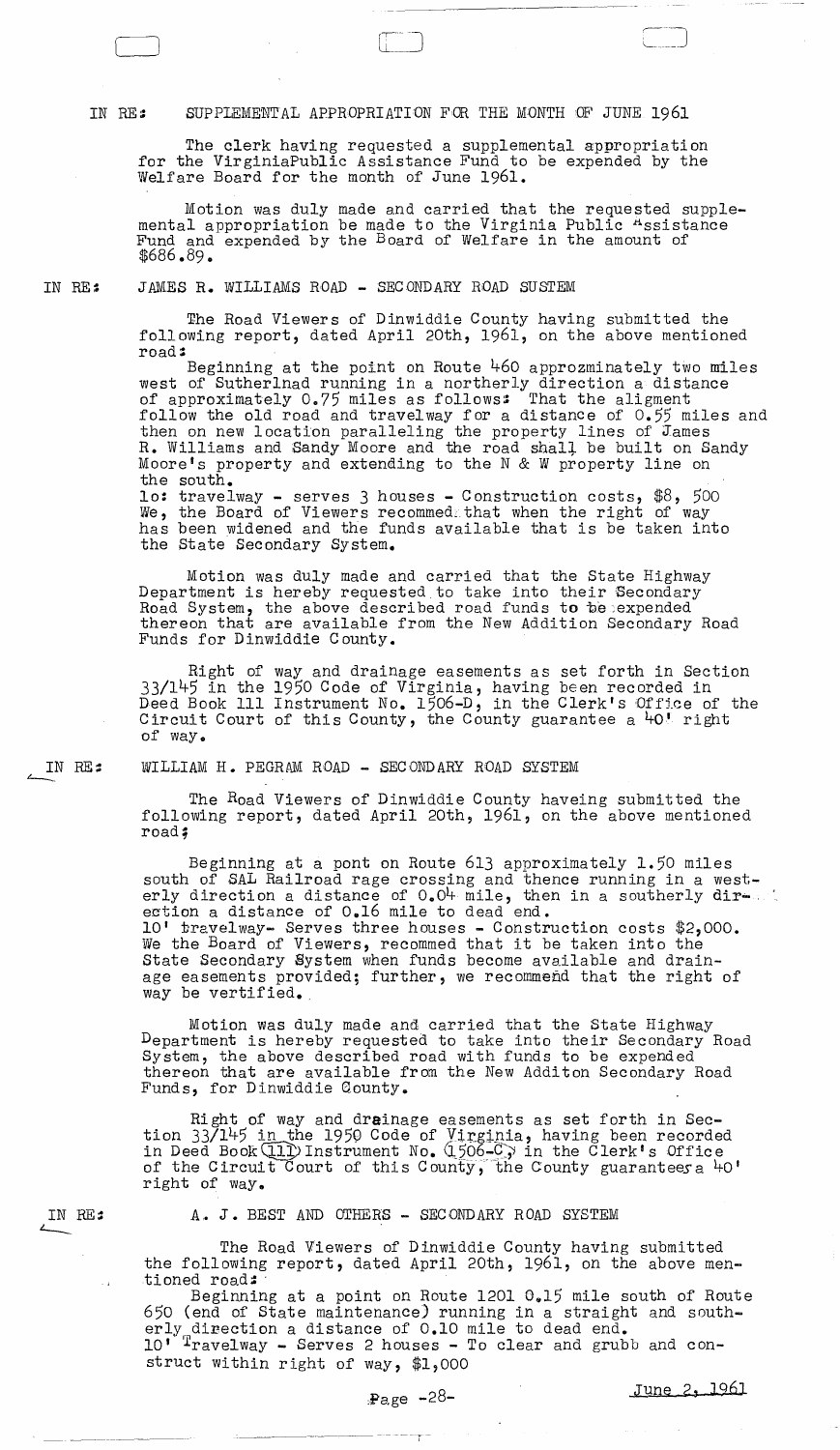We, the Board of Viewers recommedn that this route be an extension of Route 1201 and be taken into the State Secondary System with the provision that the righ of way be continued on this addition as 60' in width as the rest of the route is now 60' and that this 60' be continued in a straight line as shown on plat in the Clerk's office of Dinwiddie County and that the right of way be verified.

Motion was duly made and carried that the State Highway Depa rtment is hereby requested to take into their Secondary Road System, the above described road funds to be expended or thereon that are available from the New Addition Secondary Road Funds for Dinwiddie County.

Right of way and drainage easements as set forth in Section 33/145 in the 1950 Code of Virginia, having been re-<br>corded in Deed Book 111 Instrument No. 1506-B, in the Clerk's Office of the Circuit Court of this County, the County guarantee a 40' right of way.

IN RE:

BERNARD C. DORTCH AND OTHERS - SECONDARY ROAD SYSTEM

The Road Viewers of <sup>D</sup>inwidie County having submitted the following report, dated April 20th, 1961, on the above mentioned road:

Beginning at a point on Route 706 approximately 0.30 mile west of Route 460 runnign in a southerly direction a distance of 0.41 mile crossing the N & W bridge to dead end.

12 ' travelway - serves ten houses to be put in maintainable comdition \$500.00.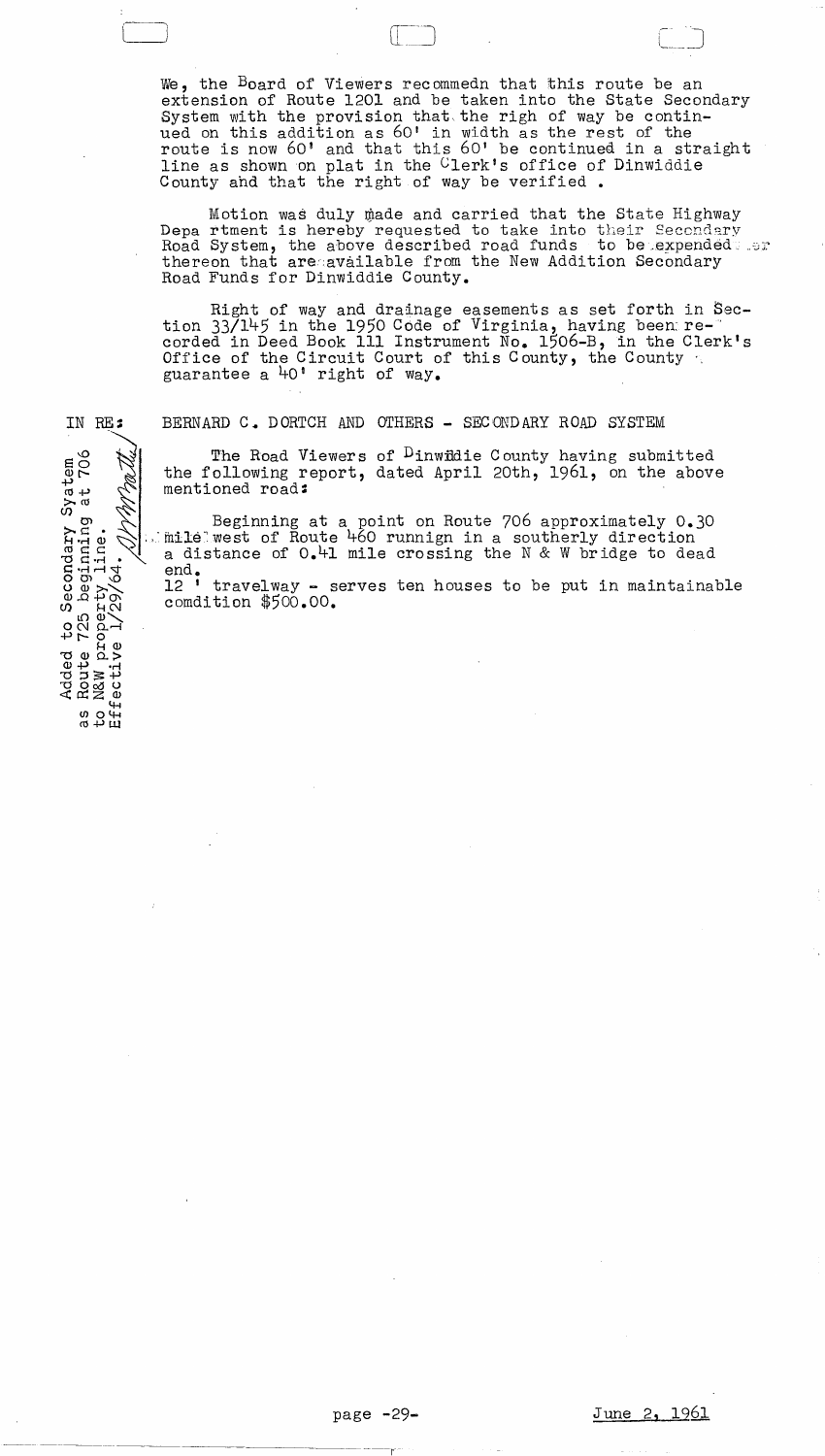We, the Board of Viewers, recommend that this roadde taken into the State Secondary System with the provisions that all fences be moved off the right of way by the property owners and that the bridge over the  $N \& W$  Railroad not be considered a part of this addition and the bridge be maintained by the N & W. Railroad. We request the Board of Supervisors to contact the N & W. Railroad official requesting that they post the gross load limit on this bridge, if it becomes a public road. Furthermore, a fifty foot radius shall be provided at the end of the road. We recommend that the right of way be verified.

Motion was duly madr and carried that the State Hight. way Department is hereby requested to take into their Secondary Road System, the above described road with fuhds to be expended thereon that are available from the New Addition Secondary Road Funds for Dinwiddie County.

Right of way and drainage easements as set forth in Section 33/145 in the 1950 Code of Virginia, having been recorded in Deed Book 111 Instrument  $No. 1506-D,$  in the Clerk's Office of the Circuit Court of this County, the County guarantee a 40' right of way.

IN RE:

Ci

RUTH COLEMAN ROAD - SECONDARY ROAD SYSTEM

The Road Viewers of Dinwiddie County having submitted the following report, dated April 20th, 1961, on the above mentioned road:

Petition of Ruth G. Coleman and others

Beginning at a point on Route 624 approxminately one mile north of Goleman's Lake and thence running in a westerly direction a distance of 2.40 miles to Route 622. 10' trave1way- serves 2 houses, only one occupied. We, the Board of Viewers, recommend that since this road does not serve a useful service to the general public as other parellel roads offer the same service, that it not be taken into the State Secondary System.

Motion Was duly made and carried that the State Highway Department is hereby requested to take into their Seconda Secondary Road System, the above described road with funds to be expended thereon that are available from the New Addition Seeondary Road Funds for Dinwiddie County.

Right of way and drainage easements as set forth in Section 33/145 in the 1950 Code of Virginia, having been recorded in Deed Book III Instrument No. 1506-A, in the Clerk's Dffice of the Circuit Court of this County, the County guarantee a 40' right of way.

--------------r-~-·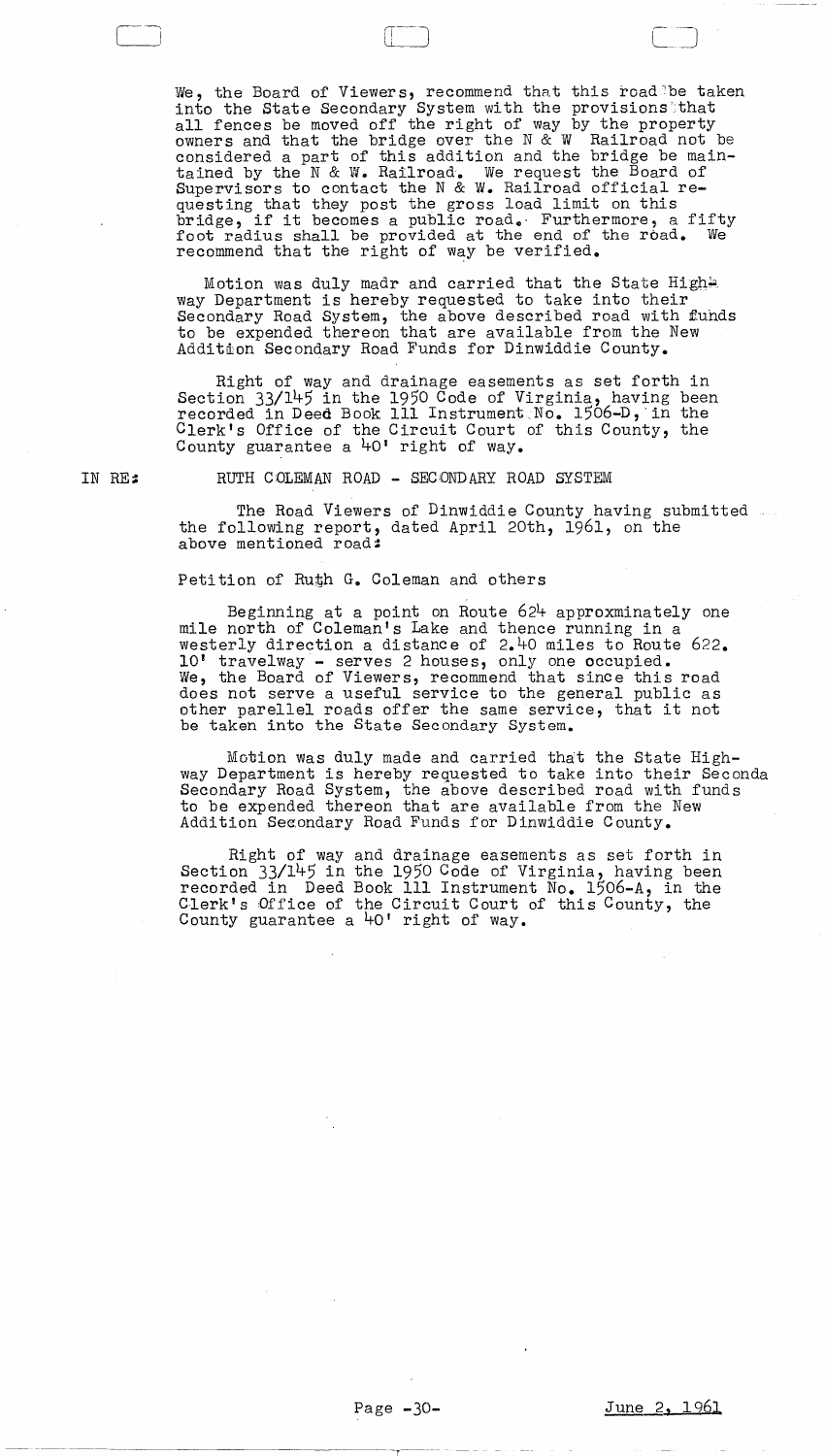IN RE::

#### SALE OF POLICE CARS - BIDS ACCEPTED.

Bids on the four 1960 police cars offered at public auction on the 20th day of May 1961 have been rejected and the Board having directed the Clerk to advertise these cars in the Southside News and the Progress Index for sale under sealed bids to be opened at this Board meeting and that from the bids submitted the following were declared to be the highest:

| Car $#80$   | \$1212.00 |  | O. L. Birdsall    |
|-------------|-----------|--|-------------------|
| $Car$ $#81$ | 1313.00   |  | R. E. Baxter, Jr. |
| Car $#82$   | 1125.00   |  | O. L. Birdsall    |
| Car $#83$   | 1106.00   |  | O. L. Birdsall    |

IN RE:

WESTERN HILLS SUBDIVISION PLAT SECTION 2 APPROVED.

A plat of sction 2 of Western Hills Subdivision having been presented to the Board and it appearing from the plat that it complys with the subdivison ordinance of July, 1961 and has been approved by the Department of Highways.

Motion was duly made and carried that the plat be approved and recorded in the Clerk's Office in the proper plat book by the Clerk.

IN RE::

ORDINANCE TO CONFINE DOGS.

The Commonwealth's Attorney having informed the Board that Section 29-194- of the Code of Virginia was impractible to enforce.

Motion was duly made and carried that the resolution adopted on May 5th instructing the Clerk to place notice of a adopted on may our insuracting the create of dogs in Dinwiddie County be recinded.

IN HE::

HENRY COUNTY BOARD OF SUPERVISORS RESOLUTION - CONVICT LABOR.

A resolutiom adopted by the Henry County Board of Supervisors concerning the use of convict labor on Virginia Highways and protesting the high costs of maintaining road camps having been read,

Motion was duly made and carried that this Board consurs with Henry County in their protest of the costs of maintaining road camps in the State and further that the charge for convict labor should be reduced to a maxium of 40% per hour.

#### IN RE: STREET LIGHT.

Mr. M. G. Chandler having investigated the request for the installation of a street light near southside high school and on Young's Road at entrance to Western Hills Subdivision and on roung's hoad at entrance to western hills Subdivished .

Motion was duly made and carried that the following street lights be installed by VEPCO and added to the county street light account:

 $1-2500$  lumen - pole  $1/2$  off Highway  $#1$ , near Southside High School

1-2500 lumen - Pole  $#14\frac{1}{2}$  - Youngs Road at entrance to West@rnMill Subdivision.

There being no further business the meeting was adjourned.

Attest: \_\_\_\_\_\_\_\_\_\_\_\_\_ , \_\_\_\_ \_\_ L. W. Coleman, Chairman

---~.---~-.~- -~~

 $\sim 10^{11}$  km s  $^{-1}$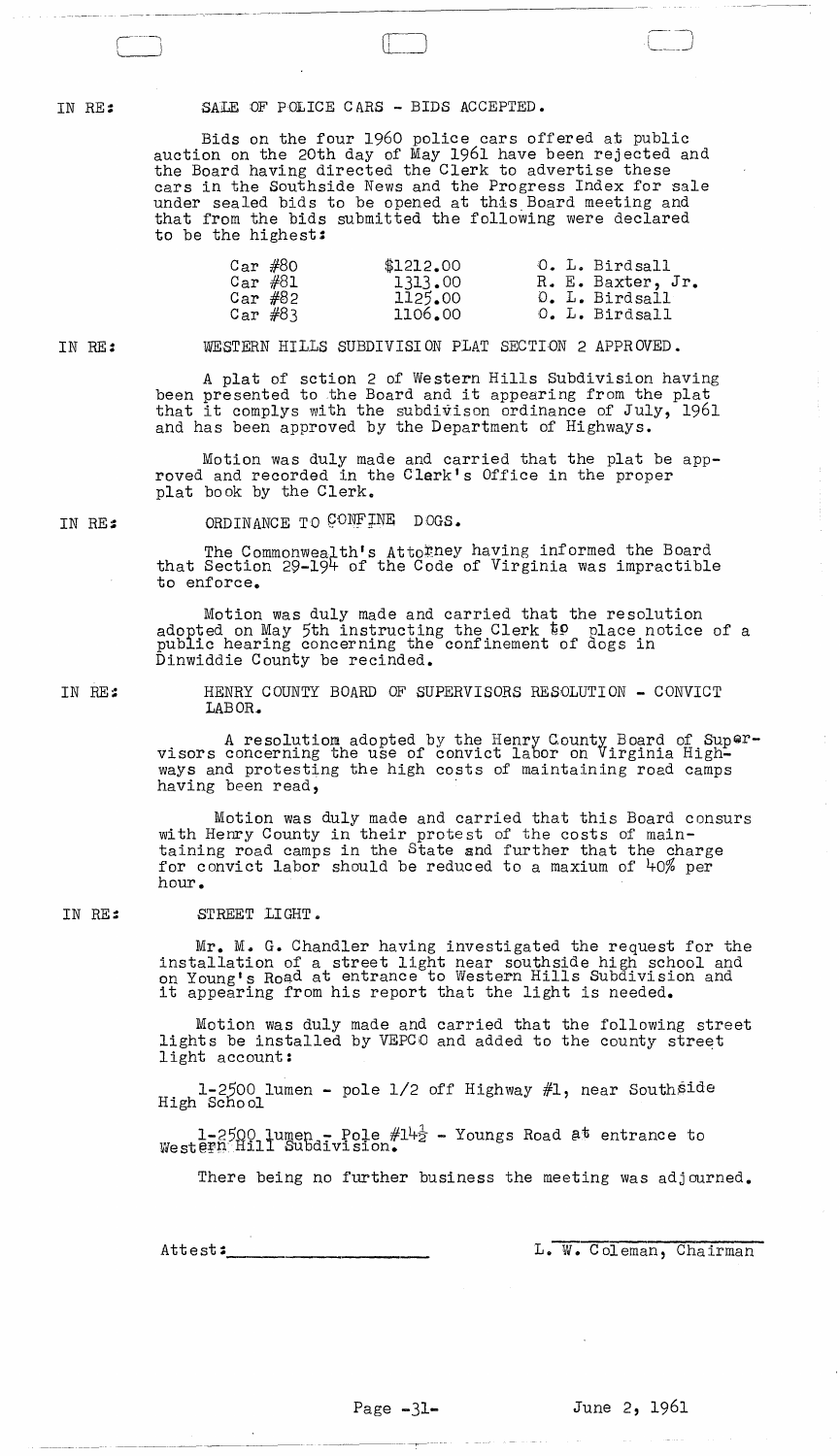a di seri di seri della provincia dell' The American Secretary of the Contract of the Contract of the Contract of the Contract of the Contract of the 14 COUNTY OF DINWIDDIE, VIRGINIA SCHEDULE "B-1" ANALYSIS OF GENERAL GOVERNMENT EXPENSES Year Ended June 30, 1964 Activity and Object Amount ∿Total COUNTY ADMINISTRATION: la - Board of Supervisors: 4800 100 - Compensation and mileage of members 300 101 - Compensation of clerk 102 - Compensation of Board of Assessors  $\mathfrak{S}$  $\overline{4}$ Ω 103 - Dinwiddie Planning Commission  $\frac{2}{7}$ O  $\circ$ 200 - Advertising and publishing reports  $\sigma$  $\circ$  $202$  - Auditing by Certified Public Accountants,  $\overline{z}$  $\circ$  $\circ$ 206 - Membership dues 1 O  $213$  - Insurance premiums - Workmen's Compensation 319 - Stationery - Board of Assessors 200 220 - Traveling expenses 200 299 - Miscellaneous  $685$ - O -S Total County Administration ld - Finance Board: 100 - Compensation and mileage of members  $\#$  6900  $*$ Total County Administration ASSE SMENT OF TAXABLE PROPERTY: 2b - Commissioner of Revenue:  $3000$ <br> $2910$ 102 - Compensation of Commissioner of Revenue 10 109 - Compensation of Deputies and Clerks 5  $\circ$ 200 - Advertising 212 - Premiums on Surety bonds 5  $215$  - Repairs to office equipment - 0 170 218 - Telephone and telegraph 220 - Traviling expenses  $200$ 319 - Stationery, office supplies, etc. 1000 Total Assessment of Taxable Property 7380\* COLLOGRAPHON AND DISBURSEMENT OF TAXES AND OTHER RECEIPTS: 250 3 102 - Compensation of Treasurer  $2<sub>5</sub>$  $105$  - Compensation of Clerk recording delinquent lands  $\mathcal{Z}_{\mathcal{C}}$  $500$ 109 - Compensation of deputies and clerks  $O$   $O$ 200 - Advertising and publishing notices 1 212 - Surety bond premiums  $0<sub>o</sub>$  $215$  - Repairs to office equipment 1  $1.50$ 218 - Telephone, telegraph and postage 50  $\mathbf{1}$ 220 - Traveling expenses  $000$ 1 319 - Stationery and office supplies 9  $\overline{C}$  $\circ$ Total Collection and Disbursement of Taxes, etc. 8175\* **PECORDING OF DOCUMENTS:** County Clerk: 101 - Compensation of Clerk  $\frac{5}{2}$ O  $\circ$ 201 - Auditing by Auditor of Public Accounts 212 - Surety bond premium 5 O 215 - Repairs to office equipment  $\circ$   $\circ$ z 218 - Telephone, telegraph and postage 3 O 220 - Traveling expenses 1000 319 - Stationery, office supplies, etc.  $1'$  $0,0,0$ 119 - Microfilm expense 36 -8 O Total County Clerk  $5$   $2405$ Filed June 2,1961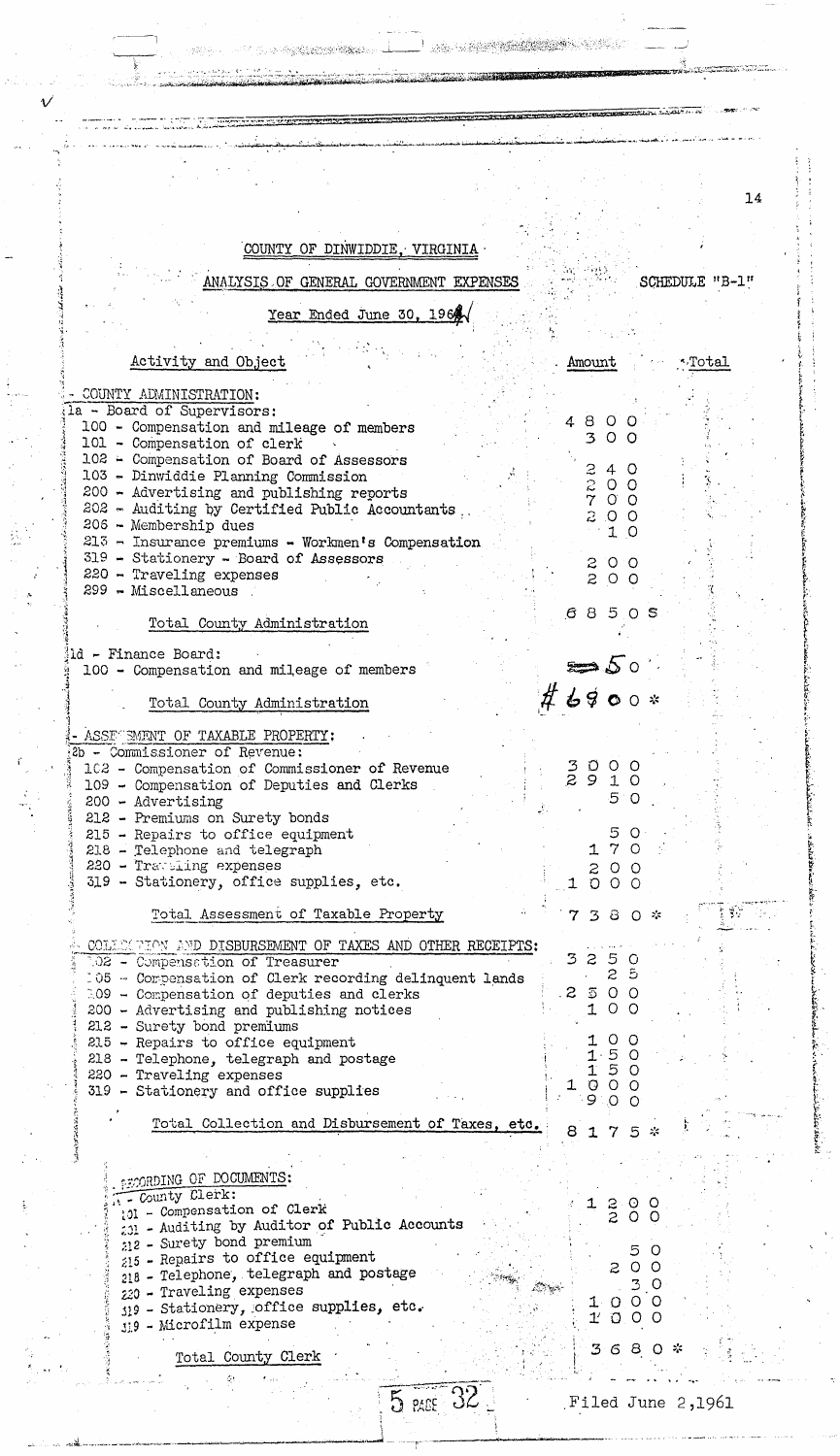ARMINISTRATION OF JUSTICE: : - Circuit Court: 102 - Compensation of Judge 121 - Compensation of jurors and witnesses  $15$ O O 5 122 - Compensation of jury commissions 2  $\circ$ 3  $\Omega$ Total Circuit Court 7  $\mathbf{B}$ 0 \* **B** - County Court: 215 - Repairs to office equipment 5 - 0 218 - Postage, telephone and telegraph  $\mathbf 7$ -5 I 319 - Stationery, office supplies, etc. 5  $\circ$ Total County Court 2 75\* : - Commonwealth Attorney: 102 - Compensation of Commonwealth Attorney  $\mathbf 7$ 5  $\Omega$ 109 - Compensation of clerk 9. 3  $\circ$  $215$  - Repairs to office equipment S 5  $218$  - Telephone service  $16$ -5  $220 - Treveling$  expenses  $\overline{z}$  $\circ$ 319 - Stationery, office supplies, dc.  $\mathbf{z}$ 5 Total Commonwealth Attorney  $3915*$ Total Administration of Justice GRIME PREVENTION AND DETECTION: <sup>1</sup> - Policing and Investigation: 102 - Compensation of Sheriff  $\mathbf{1}$ -8  $3-5.$  $109 -$  Compensation of deputies 5  $365$ 107 - Compensation of coroner and members of coroner's juries 7 5 210 - Insurance  $6.50$ 212 - Surety bond premium 215 - Repairs - auto and radio equipment 213 - Telephone, telegraph and teletype service  $\mathbf{1}^\mathbb{Z}$  $\mathfrak{S}$  $\circ$  $\circ$ 5 2 O 7 5 \* 9 7 . CRIME PREVENTION AND DETECTION: (Cont.) 6a - Policing and Investigation: 80 - Traveling expenses O O 1  $5\overline{5}$  $\circ$ 2  $\circ$  $.2$  - Gasoline, oil and grease 519 - Stationery and office supplies  $\cdot$ 3 5 1  $\overline{O}$  $\circ$ 4 325 - Police uniforms  $\frac{0}{3}$  $rac{1}{2}$  $\circ$ 5 3 Total Policing and Investigating (6c - Confinement and Care of Prisoners:  $111 - Doctor's fees$ 5  $\circ$  $\circ$ O 203 - Board of prisoners and food 1  $\circ$  $\circ$ 301 - Bedding and other supplies  $\ddot{5}$ 299 - Miscellaneous  $\boldsymbol{z}$ 7.  $\circ$  $\mathcal{L}$  $\mathbf{z}$ 2  $\circ$ 6 - 0 Total Confinement and Care of Prisoners Total Crime Prevention and Detection FIRE PREVENTION AND EXTINCTION:  $\frac{2}{7}$ 208 - Forest fire extinction service (state). 5  $\circ$ 211 - Liability insurance  $35$  $\circ$ 218 - Telephone and telegraph  $6$  O O 224 - Fire protection  $1.500$ 224 - Fire protection - Volunteer Departments Total Fire Prevention and Extinction 5400S PUBLIC WELFARE: **Ba - Board of Public Welfare:** 100 - Compensation of members (General) 4 2 0 Total Board of Public Welfare 420\*

Filed June 2,1961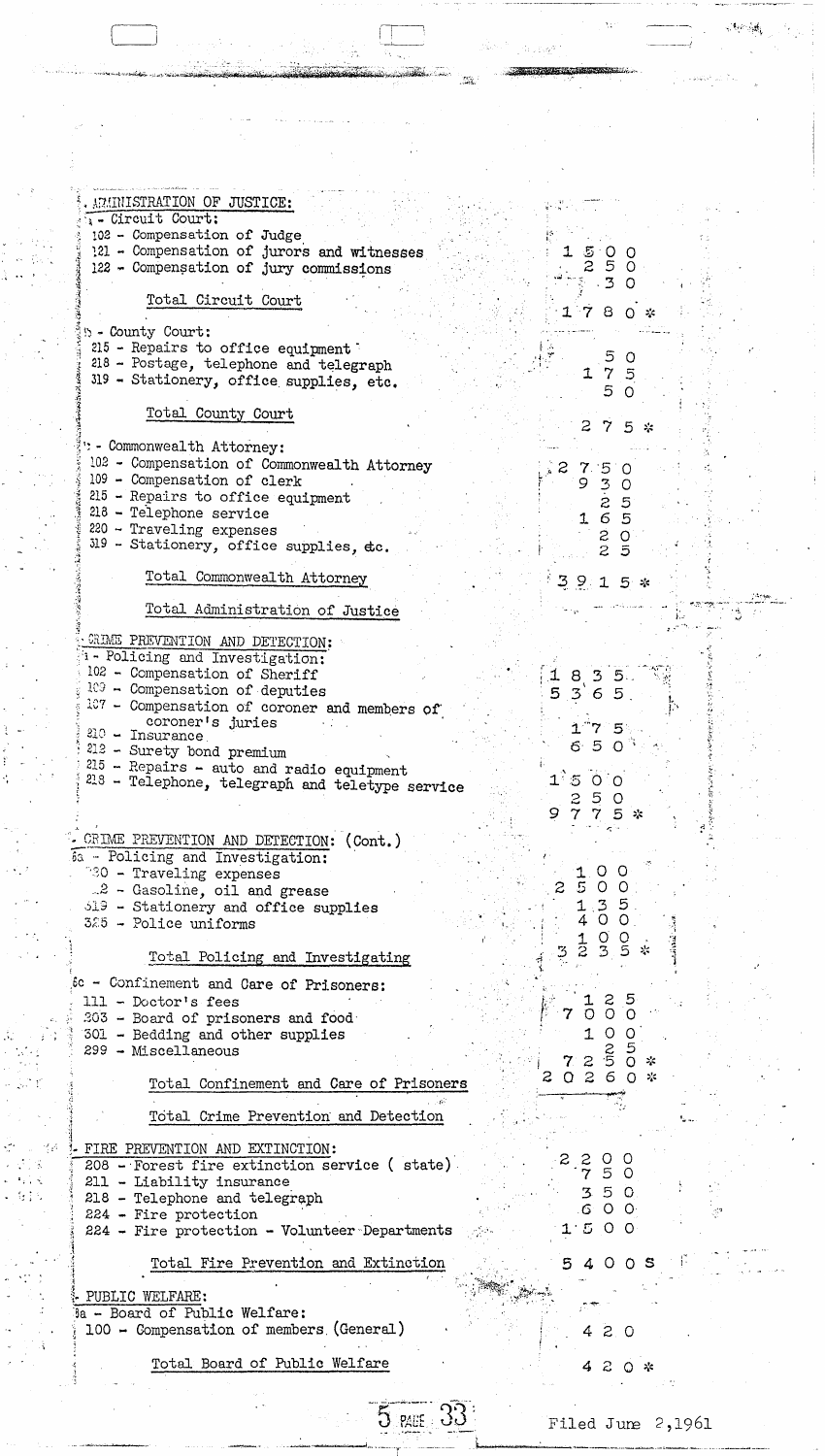| ib - Superintendent's Office:<br>102 - Compensation of Superintendent<br>109 - Compensation of welfare aids, clerks, etc.<br>206 - Dues and subscriptions<br>212 - Surety bond premium<br>218 - Postage, telephone and telegraph<br>$220 - Traveling$<br>319 - Stationery, office supplies, etc.<br>299 - Medical examinations<br>403 - Furniture and fixtures<br>298 - F. I. C. A. Contribution Fund<br>Total Superintendent's Office                                                                                                                                                           | <u>O</u><br>48<br>6240<br>O<br>5 0<br>9<br>$O_1$ $O_2$<br>$\mathcal{Z}^+$<br>$\circ$<br>1.<br>5<br>$\Omega$<br>3<br>$\Omega$<br>0 <sub>o</sub><br>3<br>$12700*$ |
|--------------------------------------------------------------------------------------------------------------------------------------------------------------------------------------------------------------------------------------------------------------------------------------------------------------------------------------------------------------------------------------------------------------------------------------------------------------------------------------------------------------------------------------------------------------------------------------------------|-----------------------------------------------------------------------------------------------------------------------------------------------------------------|
| - PUBLIC WELFARE: (Cont.)<br>8c - Public Assistance - Federal, State & Local:<br>703 - General relief<br>704 - Old Age Assistance<br>705 - Aid to the Blind<br>706 - Aid to Dependent Children<br>707 - Aid to permanently disabled<br>707 - Regular foster care of children                                                                                                                                                                                                                                                                                                                     | 8<br>$\mathbf{I}$<br>$\Omega$<br>20360<br>5<br>2<br>4<br>$\Omega$<br>$\Omega$<br>$\mathbf{7}$<br>11<br>5<br>48<br>$\mathcal{Z}$<br>600                          |
| Total Public Assistance - Federal, State and<br>Local<br>8e - Institutional Care:<br>299 - Hospitalization - Public Hospital<br><sup>3h</sup> - Lunacy Commission:<br>124 - Compensation and mileage of members                                                                                                                                                                                                                                                                                                                                                                                  | 66548<br>4 0 0 0<br>8<br>$\circ$<br>O                                                                                                                           |
| Total Public Welfare<br>- PUBLIC HEALTH:<br>138 - Compensation of Registrar of Vital Statistics<br>326 - Serum - Salk vaccine<br>702 - Contribution to State Dept. of Public Health                                                                                                                                                                                                                                                                                                                                                                                                              | 7 1 3 4 8<br>$\begin{array}{c} 100 \\ 200 \end{array}$<br>6805                                                                                                  |
| Total Public Health<br>- ADVANCEMENT OF AGRICULTURE AND HOME ECONOMICS:<br>114 - Compensation of County Agent<br>118 - Compensation of Home Demonstrator<br>$214$ - Rent<br>218 - Telephone and telegraph                                                                                                                                                                                                                                                                                                                                                                                        | $7105*$<br>4860<br>2880<br>5.10<br>75                                                                                                                           |
| Total Advancement of Agriculture and<br>Home Economics<br>- PROTECTION OF LIVESTOCK AND FOWL:<br>116 - Compensation of Game Warden<br>200 - Advertising<br>317 - Record books and tags<br>501 - Fowl claims<br>502 - Livestock claims                                                                                                                                                                                                                                                                                                                                                            | $525*$<br>8<br>$-1.6.5$<br>500<br>Z.<br>6.00<br>250<br>50<br>$\overline{3}$                                                                                     |
| 325 - Uniforms, shells and bullets<br>Total Protection of Livestock and Fowl<br>i3 - ELECTIONS:                                                                                                                                                                                                                                                                                                                                                                                                                                                                                                  | 25<br>$Q \approx$<br>375<br>$\circ$ $\circ$<br>17                                                                                                               |
| 112 - Compensation of election officials<br>57.<br>214 - Rent of election booth<br>319 - Printing ballots<br>Total Elections<br>- MAINTENANCE OF BUILDINGS AND GROUNDS:<br>119 - Wages of janitor<br>207 - Electric current<br>210 - Fire insurance<br>215 - Repairs to furniture and fixtures<br>Þ.<br>215 - Repairs to buildings and equipment<br>$\mathcal{A}_{\mathrm{max}}$<br>306 - Cleaning materials and supplies<br>$311 - \text{Fuel}.$<br>123 - Wages of laborers<br>$\left\langle \begin{array}{c} \mathcal{E}_{\mathcal{A}} \\ \mathcal{E}_{\mathcal{A}} \end{array} \right\rangle$ | 9<br>5.<br><b>Section</b><br>$O \times$<br>8<br>11200<br>7.00<br>$O$ $O$<br>- 0<br>50<br>0 <sub>o</sub><br>$O$ O<br>S,<br>-5                                    |
| Total Maintenance of Buildings and Grounds<br>$5$ PACE $34$                                                                                                                                                                                                                                                                                                                                                                                                                                                                                                                                      | 557<br>Filed June 2, 1961                                                                                                                                       |

 $\hat{\mathcal{A}}$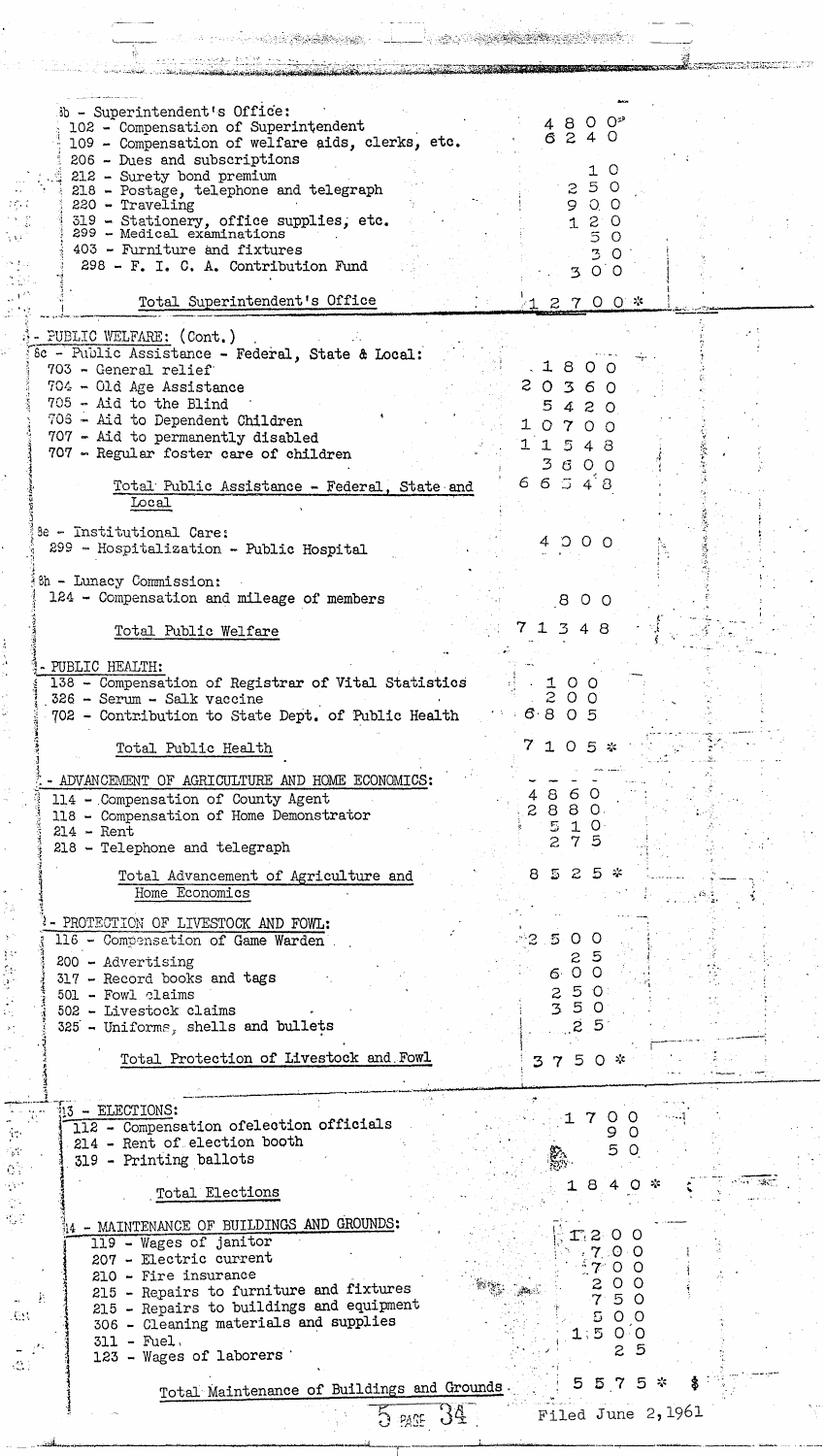|                                                                            |                                          |                                                 | 1500                     |  |
|----------------------------------------------------------------------------|------------------------------------------|-------------------------------------------------|--------------------------|--|
| - HIGHWAY AND STREET LIGHTING:<br>207 - Electric current                   |                                          |                                                 |                          |  |
| - MISCELLANEOUS:                                                           |                                          | 5                                               | $0$ 0 $*$                |  |
| 702 - Crippled Children's Hospital                                         |                                          | 2000                                            | .1 O O                   |  |
| Southside Virginia Mental Clinic<br>Southside Virginia Industrial Planning |                                          | 2000                                            |                          |  |
| Commission<br>399 - Purchase - Auto tags                                   |                                          |                                                 | 500<br>$O$ $O$ $O$       |  |
| 231 - Scholarships                                                         |                                          | 5000                                            |                          |  |
| 298 - F. I. C. A. Contribution Fund<br>299 - Civil defense                 |                                          |                                                 | 500                      |  |
| 299 - Civil War Commission                                                 |                                          | 1000                                            |                          |  |
| Total Miscellangous answ                                                   |                                          | $\mathcal{Z}$                                   | $100*$                   |  |
| CAPITAL OUTLAY<br>$19-$                                                    |                                          | 9,000.00                                        |                          |  |
| Police cars<br>400 -<br>Fire Equipment<br>401 -                            |                                          | 1,000.00                                        |                          |  |
| 403 -<br>601<br>Buildings                                                  | Office Equipment                         | 1,000.00<br>60,000.00                           | 71,000,00                |  |
|                                                                            |                                          |                                                 |                          |  |
|                                                                            | PUBLIC IMPROVEMENTS                      |                                                 | 1,077,500,00             |  |
|                                                                            |                                          | Surplus                                         | 1,318,008.00<br>3,377,00 |  |
|                                                                            |                                          |                                                 |                          |  |
|                                                                            | Total Estimated Expenses                 |                                                 | 1,321,385.00             |  |
|                                                                            |                                          |                                                 |                          |  |
|                                                                            |                                          |                                                 |                          |  |
|                                                                            |                                          |                                                 |                          |  |
|                                                                            |                                          |                                                 |                          |  |
|                                                                            |                                          |                                                 |                          |  |
|                                                                            | SYNOPSIS OF 1961-1962                    |                                                 |                          |  |
|                                                                            | INFORMATIVE BUDGET                       |                                                 |                          |  |
| ESTIMATED REVENUE                                                          |                                          |                                                 |                          |  |
| Surplus (Estimated)                                                        |                                          | \$30,000.00                                     |                          |  |
| Local Revenue<br>Comr. Revenue                                             |                                          | 553,890.00 $\times$                             |                          |  |
| Federal Revenue<br>Dogs                                                    |                                          | 706,995.00<br>13,500.00                         |                          |  |
| Sale of Property                                                           |                                          | 7,000.00                                        |                          |  |
| ESTIMATED DISBURSEMENTS                                                    |                                          | <u>10,000,00</u><br>$\overline{1}_*321_*385.00$ |                          |  |
| Administration                                                             | $6,850.00$ .                             |                                                 |                          |  |
| Firance Board<br>I was of Revenue                                          | $50.00 -$                                |                                                 |                          |  |
| t Teganiszer                                                               | 7,380.00.<br>$8,175.00 \cdot$            |                                                 |                          |  |
| Clerk<br>Circult Court                                                     | $3,680.00 -$<br>1,780,00/                |                                                 |                          |  |
| County Court<br>Commonwealth Atty.                                         | $275.00 \times$                          |                                                 |                          |  |
| Sheriff                                                                    | 3,915,00.<br>$13,010,00 \times$          |                                                 |                          |  |
| Care of Prisoners<br>Fire Service                                          | 7,250.00 r                               |                                                 |                          |  |
| Welfare Board                                                              | $5,400,00 \sim$<br>420.00 $\le$          |                                                 |                          |  |
| Welfare<br>Hospilzation                                                    | 66,128,00<br>$4,000.00 \times$           |                                                 |                          |  |
| Lunacy<br>Public Health                                                    | 300.00 <                                 |                                                 |                          |  |
| Farm Agent                                                                 | 7,105,00<<br>$8,525.00r$ .               |                                                 |                          |  |
|                                                                            | 3,750.00                                 |                                                 |                          |  |
| Dog Warden                                                                 |                                          |                                                 |                          |  |
| Electron<br>Building & Grounds                                             | $1,849.00 \sim$<br>$5,575.00\,\hbox{--}$ |                                                 |                          |  |
| Street Lights<br>Misc.                                                     | 1,500.00~                                |                                                 |                          |  |
| Capital Outlay                                                             | $12,100.00 \sim$<br><u>71.000.00</u>     |                                                 |                          |  |
| Surplus (3, marked to same                                                 | 240,508.00                               |                                                 |                          |  |
| Public improvements                                                        | టి, 377.00<br>11077500.00                |                                                 |                          |  |
| \$                                                                         | 1,321,385.00                             |                                                 |                          |  |
|                                                                            |                                          |                                                 |                          |  |

 $\begin{array}{c} \begin{array}{c} 1 \\ 1 \\ 2 \end{array} \\ \begin{array}{c} 1 \\ 1 \end{array} \\ \begin{array}{c} 1 \\ 2 \end{array} \\ \end{array}$ 

 $\frac{1}{2}$ 

 $\mathcal{F}(\mathbf{x})$ 

 $\frac{1}{5 \text{ arc}} 35$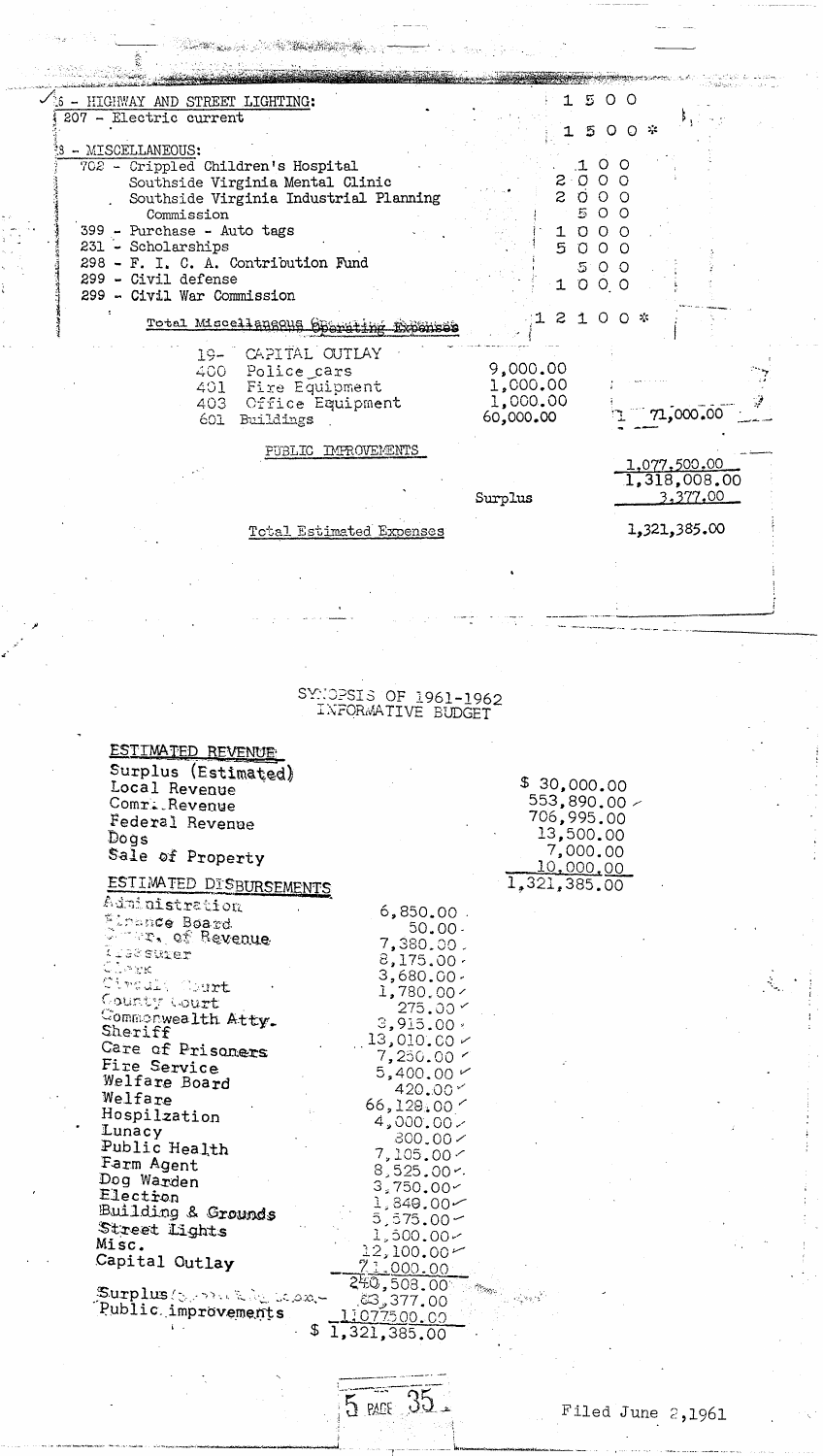Board of Viewers - Dinwiddie County

The Board of Viewers met at 10:00 a.m. April 20, 1961, and report as follows:

Petition of William B. Pegram and others.

حا ۋ

Beginning at a point on Route 613 approximately 1.50 miles south of SAL Railroad grade crossing and thence running in a westerly direction a distance of 0.04 mile, then in a southerly direction a distance of 0.16 mile to dead end. 10' travelway-Serves three houses-Construction costs \$2,000. Petition of Bernard C. Dortch and others.

Beginning at a point on Route 706 approximately 0.30 mile of Route 460 running in a southerly direction a distance Of 0.41 mile crossing the N & W bridge to dead end. a travelway-Serves ten houses - to be put in maintainable condition \$500.

The Board of Viewers, recommend that this road be taken into the State Secondary System with the provisions that all fences be moved off the right of way by the property owners and that the bridge over the N. & W. Railroad not be considered a part of this addition and the bridge be maintained by the N. & W Railroad. We request the Board of Supervisors to contact the N.& W. Railroad official requesting that the post the gross load limit on this bridge, if it becomes a secondary road. Furthermore, a fifty foot radius shall be provided at the end of the road. We recommend that the right of way be verified.

BOOK  $\frac{5}{8}$  PAGE 36

Filed June 2, 1961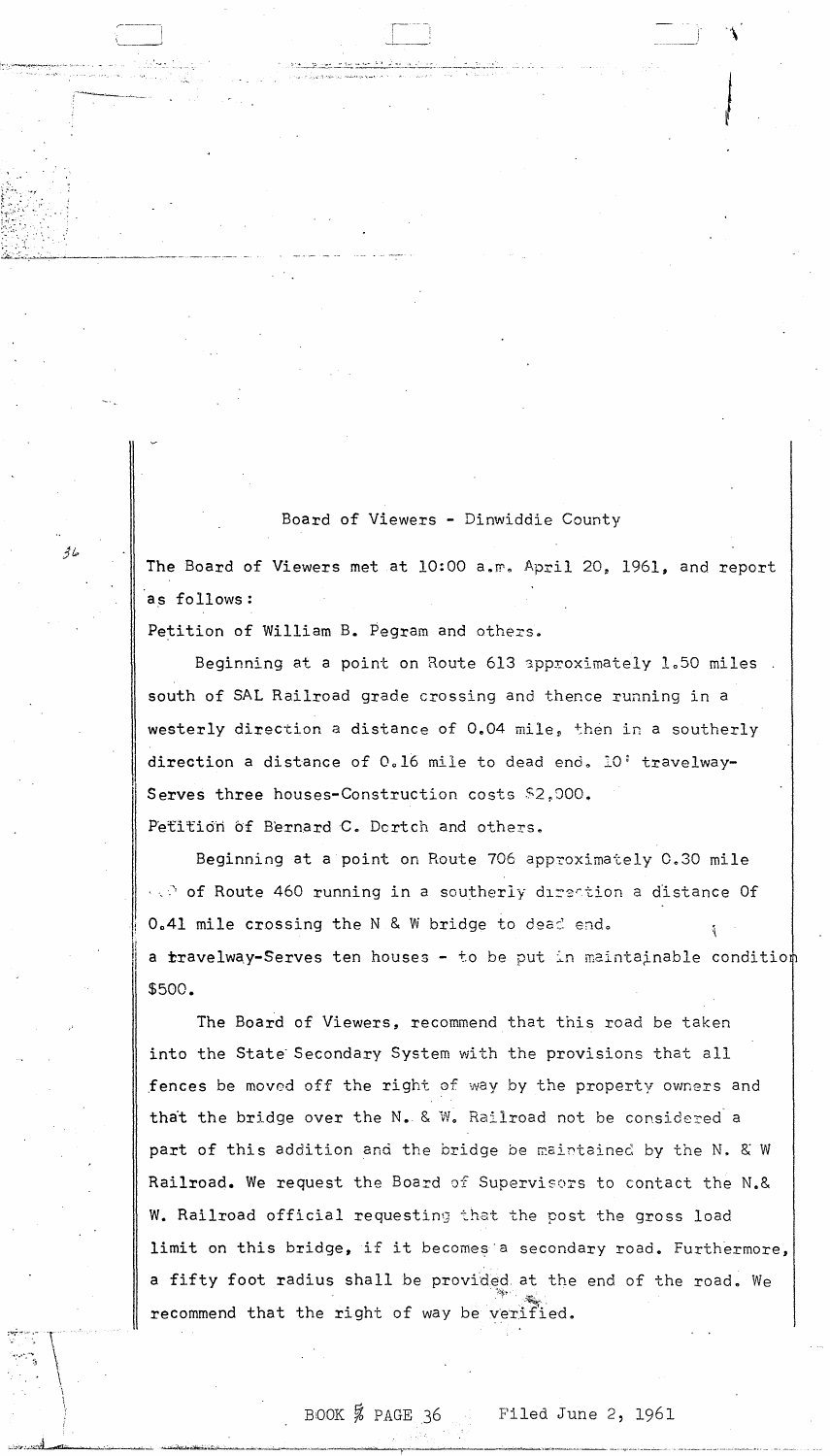Petition of A. J. Best and others.

 $\cdot$  ...  $\sim$  .  $\sim$   $\sim$   $\sim$  .

 $\frac{6}{1}$ .

 $37$ 

Beginning at a point on Route 1201 0.15 mile south of Route 650 (end of State maintenance) running in a straight and southerly direction a distance of 0.10 mile to dead end. 10' travelway-Serves 2 houses - to clear and grubb and construct within right of way, \$1,000. We, the Board of Viewers recommend that this route be an extension of Route 1201 and be taken into the State Secondary System with the provision that the right of way be 'continued on this addition as 60' in width as the rest of the rout is now 60' and that this 60' be continued in a straight line as shown on plat in the Clerk's Office of Dinwiddie County and that the right of way be verified.

Petition of James R. Williams and others.

II.

.!

II II

 $\mathcal{S}'$ 

Beginning at a point on Route 460 approximately two miles west of Sutherland running in a northerly direction a distance of approximately 0.75 miles as follows: That the alignment follow the old road and travelway for a distance of 0.55 miles and then on new location paralleling the property lines of James R. Williams ahd Sandy Moore and the road shall be built on Sandy Moore's property and extending to the N&W property line on the south. 10' travelway - serves 3 houses - Construction costs, *\$8 <sup>g</sup> 500* we, the Board of Viewers recommend that when the right of way has been widened and the funds available that it be taken into the State Secondary System.

# BOOK 5 PAGE 37

 $\Box$